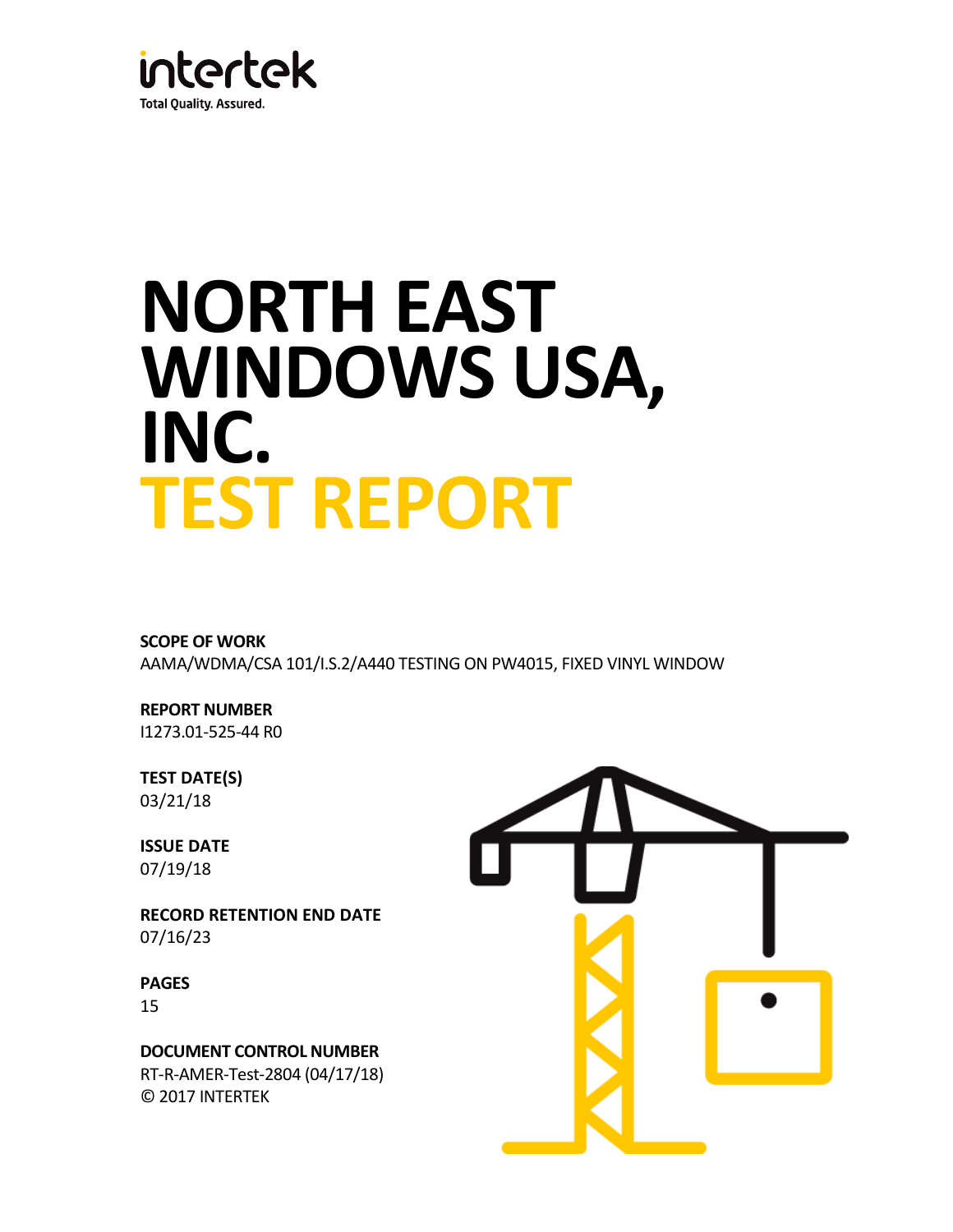

145 Sherwood Avenue Farmingdale, New York 11735

Telephone: 631-815-1900 [www.intertek.com/building](http://www.intertek.com/building)

#### **TEST REPORT FOR NORTH EAST WINDOWS USA, INC.**

Report No.: I1273.01-525-44 R0 Date: 07/19/18

#### **REPORT ISSUED TO**

**NORTH EAST WINDOWS USA, INC.**  Once Kees Place P.O. Box 159 Merrick, NY 11566

#### **SECTION 1**

#### **SCOPE**

Intertek Building & Construction (B&C) was contracted by North East Windows USA, Inc., to perform testing in accordance with AAMA/WDMA/CSA 101/I.S.2/A440 on their PW4015, Fixed Vinyl Window. Results obtained are tested values and were secured by using the designated test method(s). Testing was conducted at the Intertek test facility in Farmingdale, NY. This report does not constitute certification of this product nor an opinion or endorsement by this laboratory.

#### **SECTION 2**

#### **SUMMARY OF TEST RESULTS**

| <b>TITLE</b>                               | <b>RESULTS</b>                                      |
|--------------------------------------------|-----------------------------------------------------|
| AAMA/WDMA/CSA 101/I.S.2/A440-17            | R-PG60-FW                                           |
| Design Pressure                            | $±2880$ Pa ( $±60.00$ psf)                          |
| Air Infiltration                           | 0.15 L/s/m <sup>2</sup> (0.03 cfm/ft <sup>2</sup> ) |
| Water Penetration Resistance Test Pressure | 575 Pa (12 psf)                                     |

For INTERTEK B&C:

| <b>COMPLETED BY:</b>       | <b>Craig Ginsberg</b> | <b>REVIEWED BY:</b>        | Frank Pennisi            |
|----------------------------|-----------------------|----------------------------|--------------------------|
| TITLE:                     | Mockup Manager        | <b>TITLE:</b>              | Director of Fenestration |
| <b>SIGNATURE:</b><br>DATE: | 07/19/18              | <b>SIGNATURE:</b><br>DATE: | 07/19/18                 |

This report is for the exclusive use of Intertek's Client and is provided pursuant to the agreement between Intertek and its Client. Intertek's responsibility and liability are limited to the terms and conditions of the agreement. Intertek assumes no liability to any party, other than to the Client in accordance with the agreement, for any loss, expense or damage occasioned by the use of this report. Only the Client is authorized to permit copying or distribution of this report and then only in its entirety. Any use of the Intertek name or one of its marks for the sale or advertisement of the tested material, product or service must first be approved in writing by Intertek. The observations and test results in this report are relevant only to the sample(s) tested. This report by itself does not imply that the material, product, or service is or has ever been under an Intertek certification program.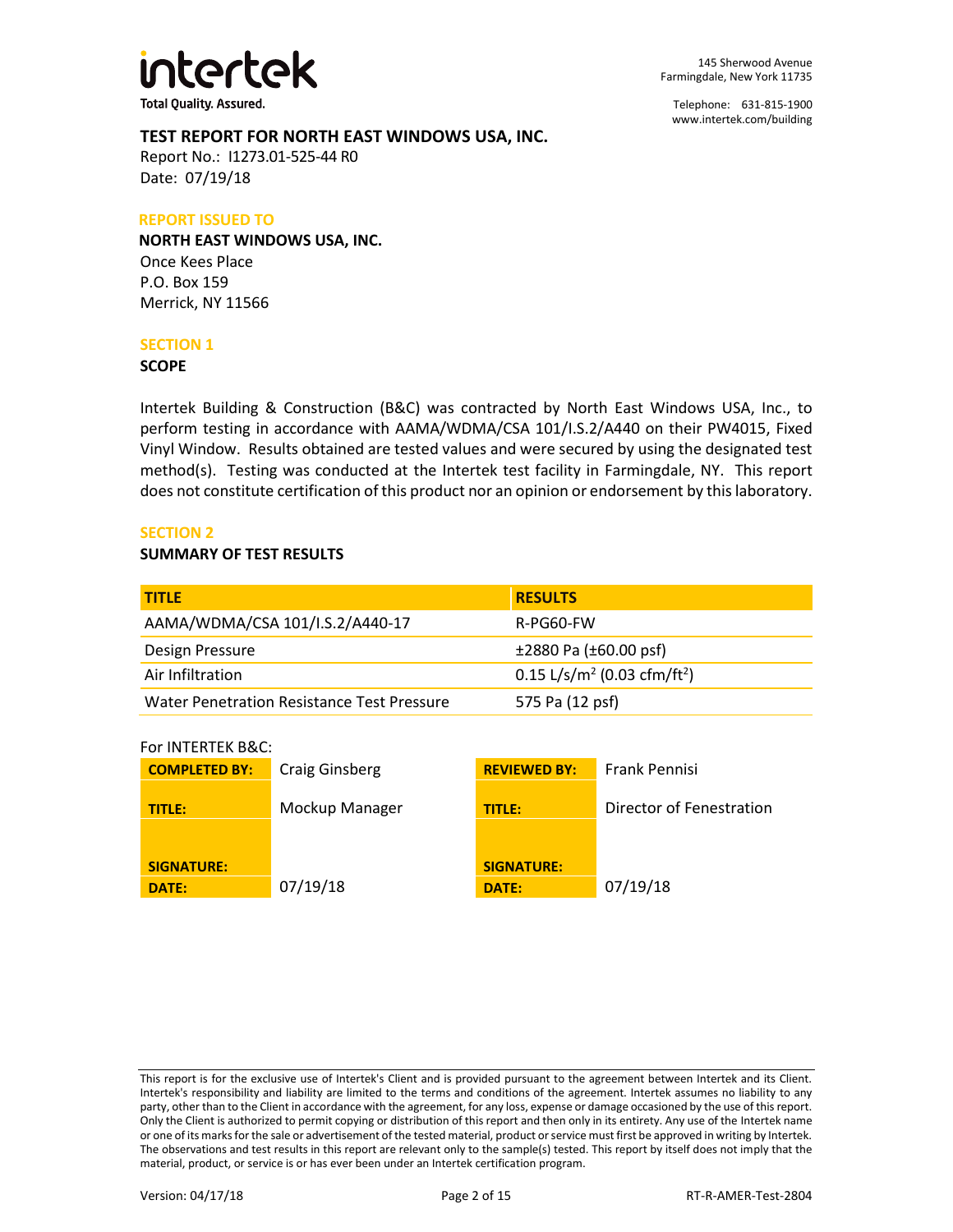

Telephone: 631-815-1900 [www.intertek.com/building](http://www.intertek.com/building)

#### **TEST REPORT FOR NORTH EAST WINDOWS USA, INC.**

Report No.: I1273.01-525-44 R0 Date: 07/19/18

#### **SECTION 3**

#### **TEST SPECIFICATION(S)/METHOD(S)**

The specimens were evaluated in accordance with the following:

**AAMA/WDMA/CSA 101/I.S.2/A440-17***- North American Fenestration Standard/Specification for Windows, Doors, and Skylights*

The following test methods were used during testing:

**ASTM E283-04(2012)**, *Standard Test Method for Determining Rate of Air Leakage Through Exterior Windows, Curtain Walls, and Doors Under Specified Pressure Differences Across the Specimen*

**ASTM E330/E330M-14***, Standard Test Method for Structural Performance of Exterior Windows, Doors, Skylights and Curtain Walls by Uniform Static Air Pressure Difference*

**ASTM E547-00(2016)***, Standard Test Method for Water Penetration of Exterior Windows, Skylights, Doors, and Curtain Walls by Cyclic Static Air Pressure Difference*

**ASTM F588-17,** *Standard Test Methods for Measuring the Forced Entry Resistance of Window Assemblies, Excluding Glazing Impact*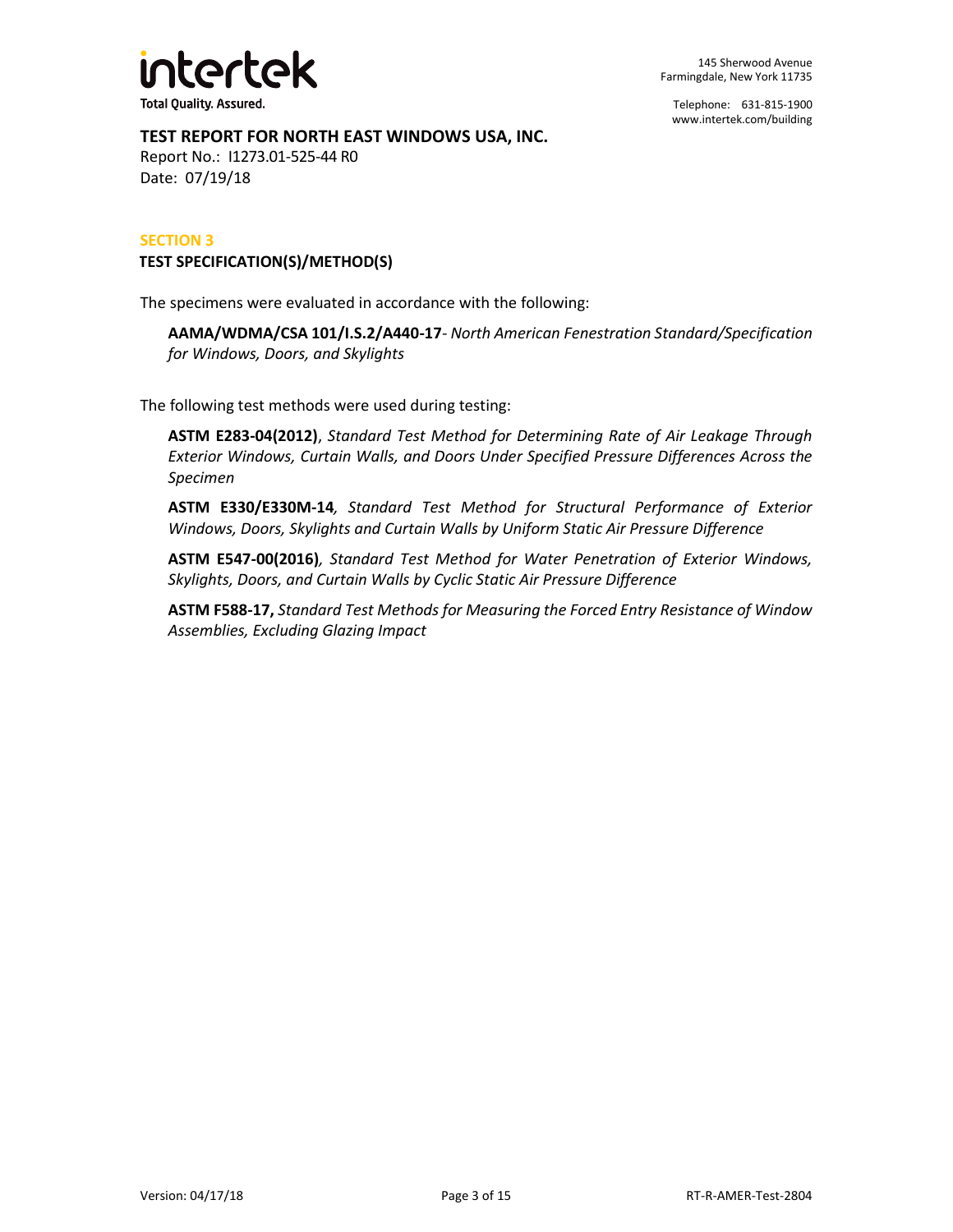

Telephone: 631-815-1900 [www.intertek.com/building](http://www.intertek.com/building)

#### **TEST REPORT FOR NORTH EAST WINDOWS USA, INC.**

Report No.: I1273.01-525-44 R0 Date: 07/19/18

#### **SECTION 4**

#### **MATERIAL SOURCE/INSTALLATION**

Test specimen was provided by the client. Representative samples of the test specimen(s) will be retained by Intertek B&C for a minimum of four years from the test completion date.

The specimen was installed into a Douglas-Fir or Spruce-Pine-Fir wood buck. The rough opening allowed for a 1/2" shim space and the exterior perimeter of the specimen was sealed to the test buck. Installation of the tested product was performed by the Intertek.

| <b>LOCATION</b> | <b>ANCHOR DESCRIPTION</b> | <b>ANCHOR SPACING</b>   |
|-----------------|---------------------------|-------------------------|
| Inside of Jambs | 3" dry wall screws        | 5" from corners of unit |

#### **SECTION 5**

#### **EQUIPMENT**

Calibration of test equipment is available at 130 Derry Court York, PA.

#### **SECTION 6**

#### **LIST OF OFFICIAL OBSERVERS**

| <b>NAME</b>           | <b>COMPANY</b> |
|-----------------------|----------------|
| <b>Craig Ginsberg</b> | Intertek B&C   |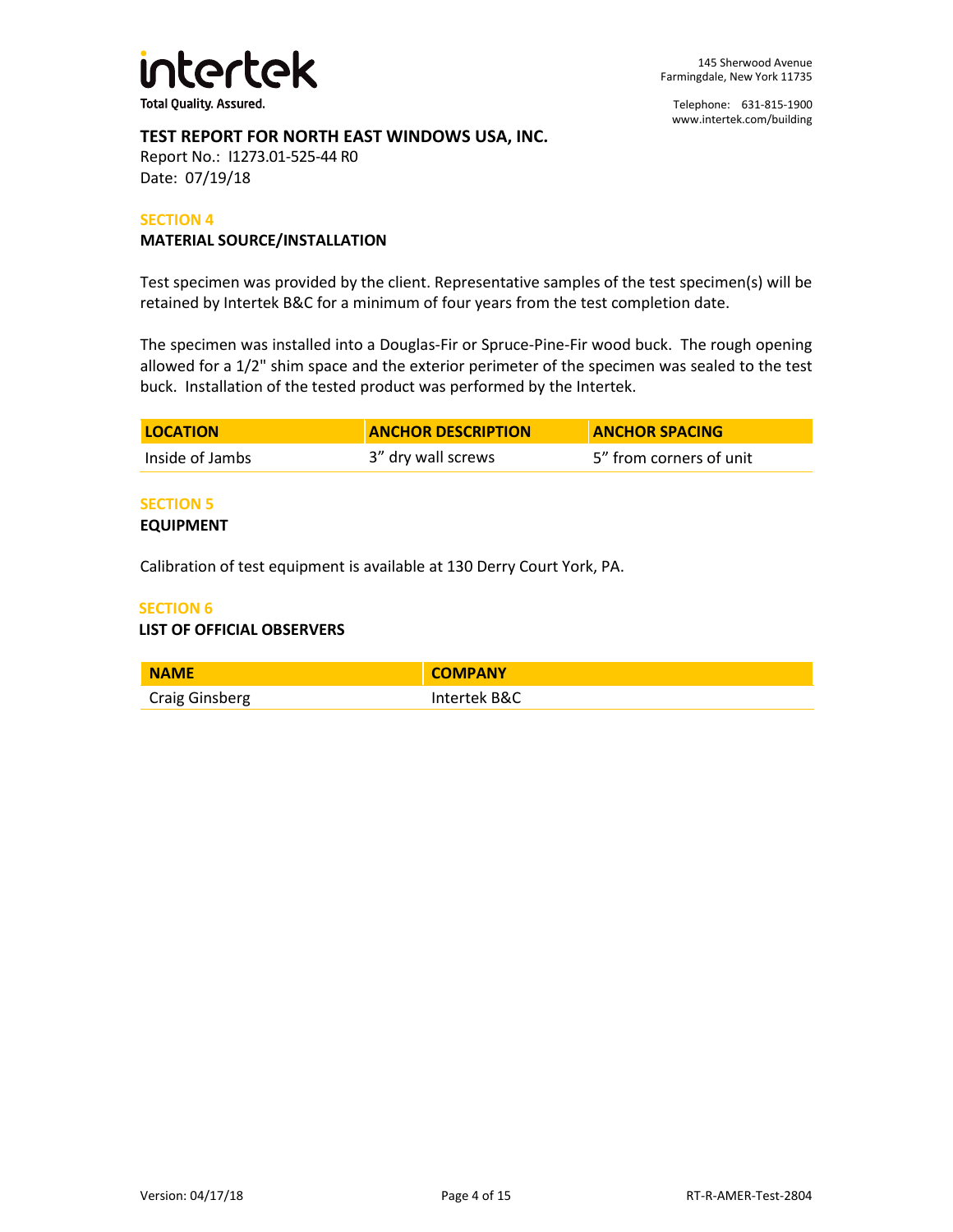

Telephone: 631-815-1900 [www.intertek.com/building](http://www.intertek.com/building)

#### **TEST REPORT FOR NORTH EAST WINDOWS USA, INC.**

Report No.: I1273.01-525-44 R0 Date: 07/19/18

#### **SECTION 7**

#### **TEST SPECIMEN DESCRIPTION**

**Product Type**: Fixed Window **Series/Model**: FW 4015

#### **Product Size:**

| <b>OVERALL AREA:</b>                | <b>WIDTH</b>       |               | <b>HEIGHT</b> |        |
|-------------------------------------|--------------------|---------------|---------------|--------|
| $1.5 \text{ m}^2 (16 \text{ ft}^2)$ | <b>millimeters</b> | <b>inches</b> | millimeters   | inches |
| Overall size                        | 1220               | 48            | 1200          | 48     |

#### **Frame Construction:**

| <b>MEMBER</b>     | <b>MATERIAL</b> | <b>DESCRIPTION</b>                                     |
|-------------------|-----------------|--------------------------------------------------------|
| Sill, head, jambs | Vinvl           | Extrusion, 990PW frame w/o fin, white, from<br>Quality |

|             | <b>JOINERY TYPE</b> | <b>DETAIL</b> |
|-------------|---------------------|---------------|
| All corners | Mitred              | Vinyl Welded  |

**Reinforcement:** *No reinforcement was utilized.*

**Weatherstripping:** *No weather-stripping was utilized.*

**Glazing:** *No conclusions of any kind regarding the adequacy or inadequacy of the glass in any glazed test specimen(s) can be made.*

|         | <b>GLASS TYPE SPACER TYPE</b>                                  |                         |                          | INTERIOR LITE EXTERIOR LITE GLAZING METHOD                                       |
|---------|----------------------------------------------------------------|-------------------------|--------------------------|----------------------------------------------------------------------------------|
| 22mm IG | Corrugated plastic<br>strip 16.5 mm tick<br>with grey duraseal | Annealed<br>2.3mm thick | Annealed 2.3<br>mm thick | Interior wet glaze<br>three glazing blocks on sill,<br>and two on head and jambs |

| <b>QUANTITY</b> | <b>DAYLIGHT OPENING</b> |                 | <b>GLASS BITE</b> |
|-----------------|-------------------------|-----------------|-------------------|
|                 | millimeters             | inches          |                   |
|                 | 1127 x 1127             | 44.375 x 44.375 | 12.5mm            |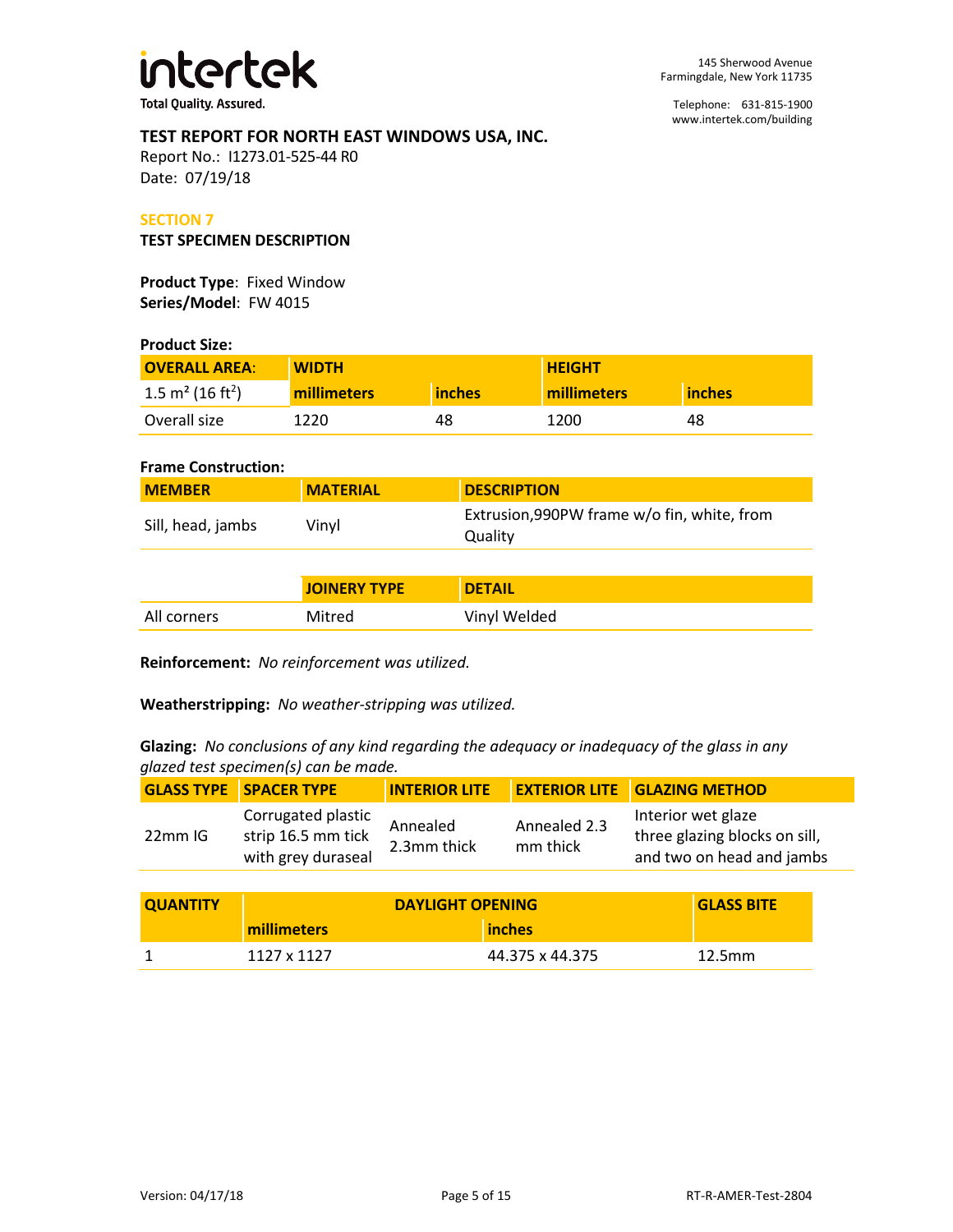

Telephone: 631-815-1900 [www.intertek.com/building](http://www.intertek.com/building)

#### **TEST REPORT FOR NORTH EAST WINDOWS USA, INC.**

Report No.: I1273.01-525-44 R0 Date: 07/19/18

#### **Drainage:**

| <b>METHOD</b> | <b>SIZE</b>             | <b>QUANTITY</b> | <b>LOCATION</b>                                                                         |
|---------------|-------------------------|-----------------|-----------------------------------------------------------------------------------------|
| weeps         | 1/4" diameter<br>circle | 4               | Glazing pocket 3" away from either end and two<br>more in the middle with equal spacing |
| weeps         | 1/4" diameter<br>circle |                 | Front face of sill 5" away from either end.                                             |

**Hardware:** *No hardware was utilized.*

**Screen Construction:** No Screen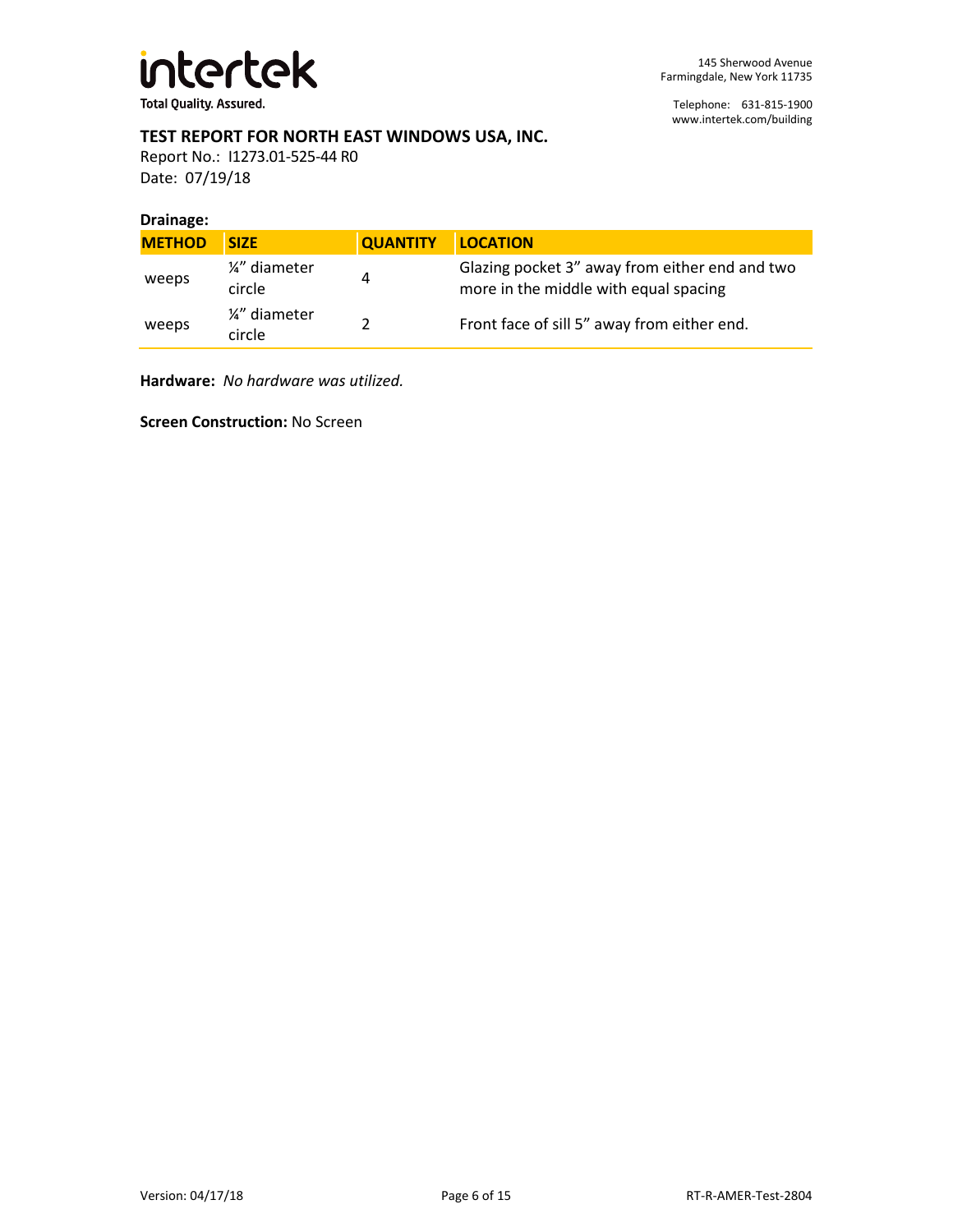

Telephone: 631-815-1900 [www.intertek.com/building](http://www.intertek.com/building)

#### **TEST REPORT FOR NORTH EAST WINDOWS USA, INC.**

Report No.: I1273.01-525-44 R0 Date: 07/19/18

#### **SECTION 8**

#### **TEST RESULTS**

The temperature during testing was 21°C (70°F).The results are tabulated as follows:

| <b>TITLE OF TEST</b>             | <b>RESULTS</b>                   | <b>ALLOWED</b>                       | <b>NOTE</b> |
|----------------------------------|----------------------------------|--------------------------------------|-------------|
| Air Leakage,                     |                                  |                                      |             |
| Infiltration per ASTM E283       | $0.15 \frac{L}{s/m^2}$           | 1.5 L/s/m <sup>2</sup>               |             |
| at 75 Pa (1.57 psf)              | $(0.03 \text{ cfm}/\text{ft}^2)$ | $(0.3 \text{ cfm}/\text{ft}^2)$ max. | 1, 2        |
| <b>Water Penetration,</b>        |                                  |                                      |             |
| per ASTM E547 575 Pa (12 psf)    | Pass                             | No leakage                           | 3           |
| <b>Uniform Load Deflection,</b>  | Pass                             |                                      | 4,5,6       |
| per ASTM E330                    |                                  |                                      |             |
| Deflections taken at sill        |                                  |                                      |             |
| +2880 Pa (+60 psf)               | $7.4$ mm $(0.29")$               | Report only                          |             |
| -2880 Pa (-60 psf)               | 4.6 mm (0.18")                   |                                      |             |
| Uniform Load Structural,         | N/A                              | N/A                                  | 4,5,6       |
| per ASTM E330                    |                                  |                                      |             |
| Permanent set taken at sill      |                                  |                                      |             |
| +4310 Pa (+90 psf)               | $0.8$ mm $(0.03")$               | 4.8 mm (0.19") max.                  |             |
| -4310 Pa (-90 psf)               | $0.3$ mm $(0.01")$               | 4.8 mm (0.19") max.                  |             |
| <b>Forced Entry Resistance,</b>  |                                  |                                      |             |
| per ASTM F588,                   |                                  |                                      |             |
| Type: A - Grade: 10              | Pass                             | No entry                             |             |
| <b>Thermoplastic Corner Weld</b> | Pass                             | Meets as stated                      |             |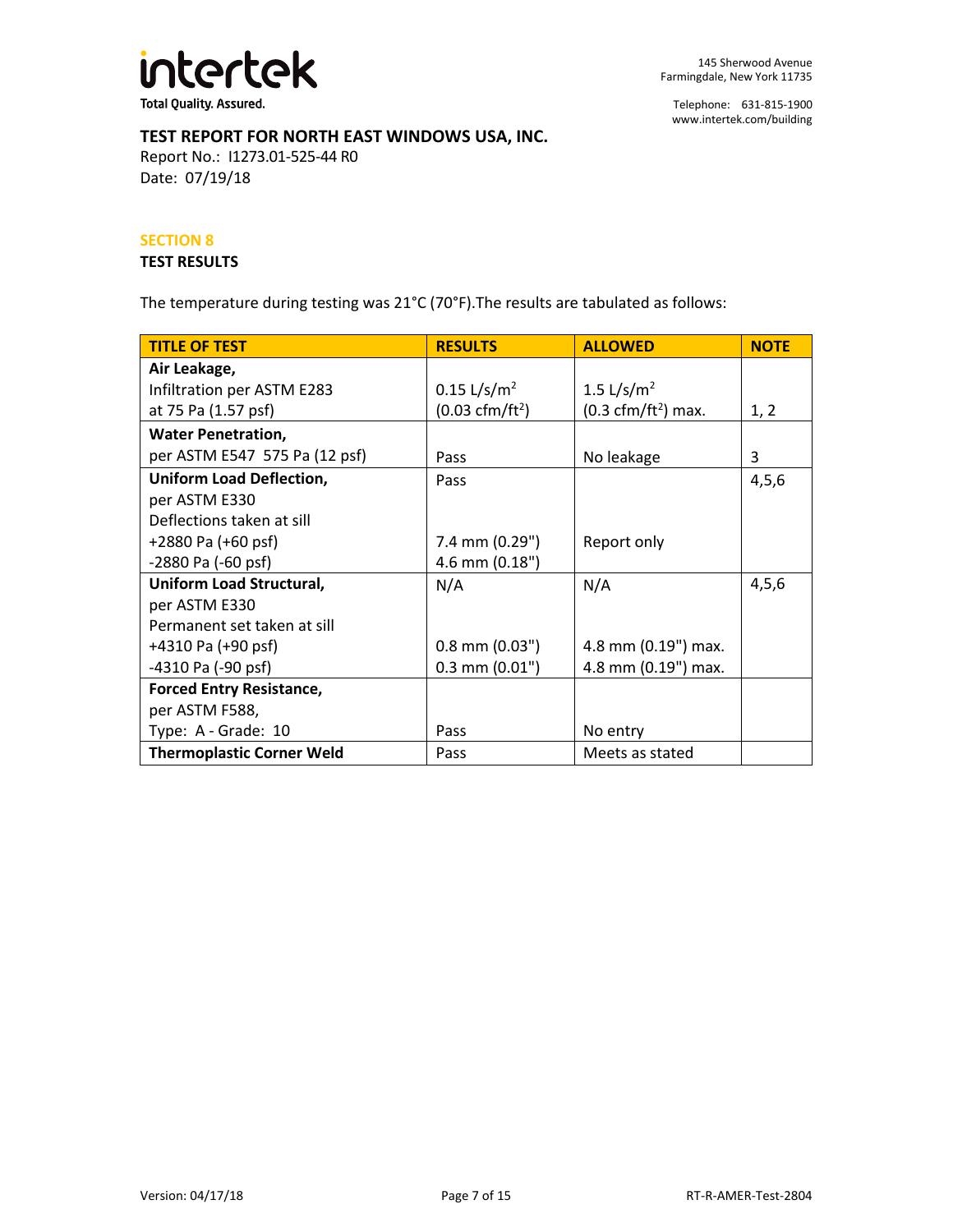

Telephone: 631-815-1900 [www.intertek.com/building](http://www.intertek.com/building)

#### **TEST REPORT FOR NORTH EAST WINDOWS USA, INC.**

Report No.: I1273.01-525-44 R0 Date: 07/19/18

*Note 1: The tested specimen meets (or exceeds) the performance levels specified in AAMA/WDMA/CSA 101/I.S.2/A440 for air leakage resistance.*

*Note 2:* Test Date 03/21/18

*Note 3: without insect screen.*

*Note 4: The deflections reported are not limited by AAMA/WDMA/CSA 101/I.S.2/A440 for this product designation. The deflection data is recorded in this report for special code compliance and information only.*

*Note 5: Loads were held for 10 seconds.*

*Note 6: Tape and film were not used to seal against air leakage during structural testing.* 

# **SECTION 9**

#### **ALTERATIONS**

*No alterations were required.*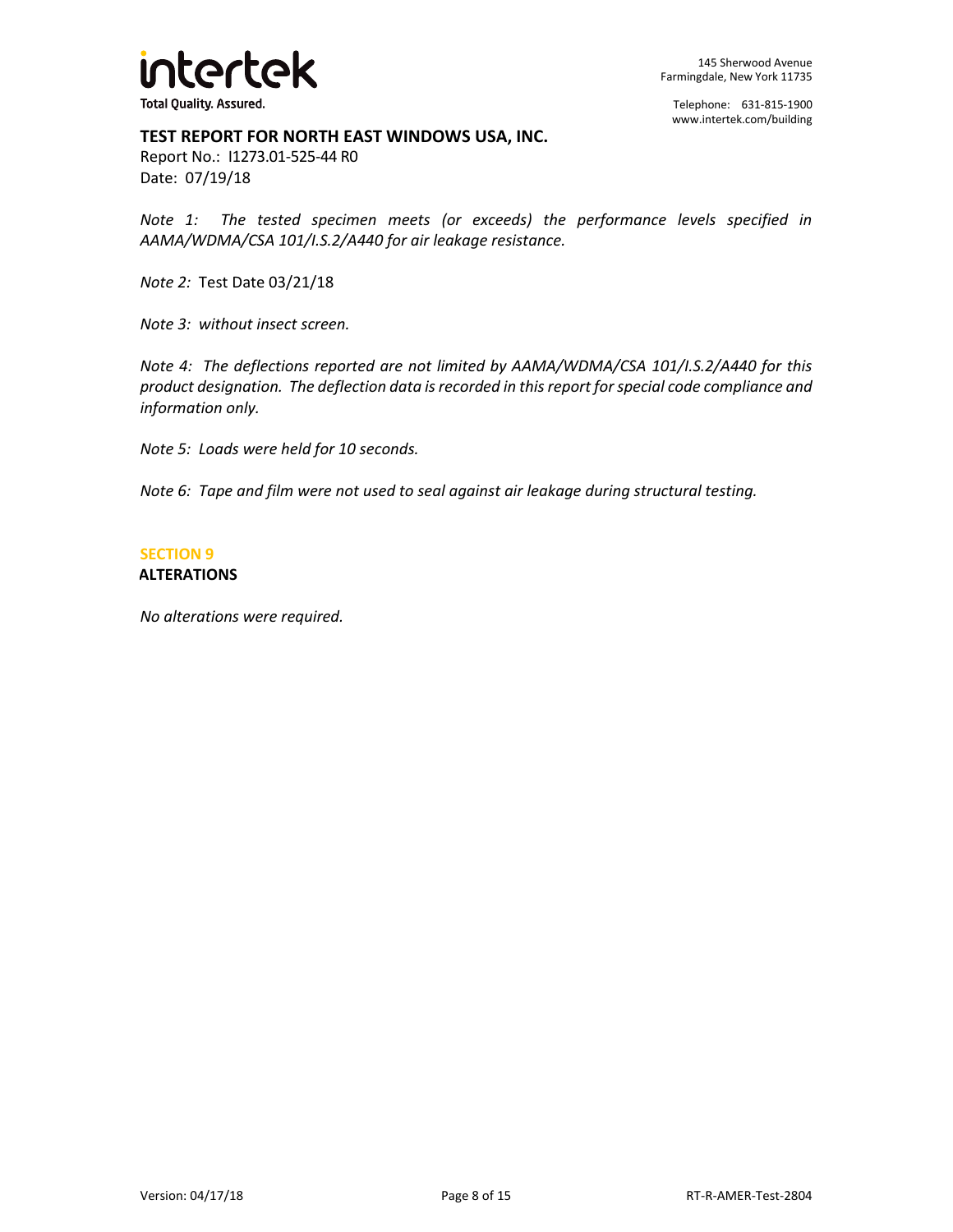

145 Sherwood Avenue Farmingdale, New York 11735

Telephone: 631-815-1900 [www.intertek.com/building](http://www.intertek.com/building)

#### **TEST REPORT FOR NORTH EAST WINDOWS USA, INC.**

Report No.: I1273.01-525-44 R0 Date: 07/19/18

#### **SECTION 10**

#### **CONCLUSION**

The specimen tested successfully met the performance requirements for an R-PG60-FW rating.

### **SECTION 11**

#### **PHOTOGRAPHS**



**Photo No. 1 View of specimen sample**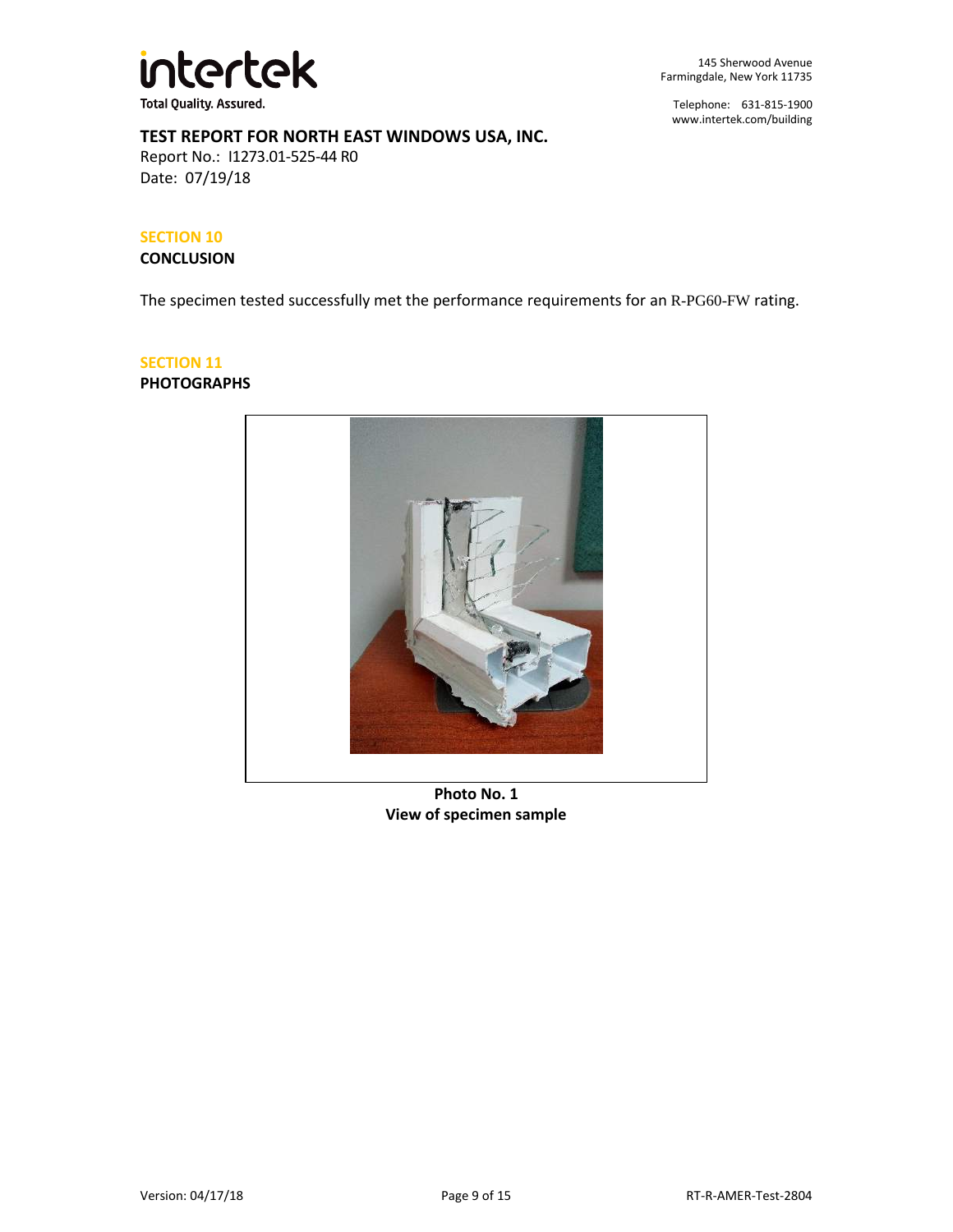

145 Sherwood Avenue Farmingdale, New York 11735

Telephone: 631-815-1900 [www.intertek.com/building](http://www.intertek.com/building)

#### **TEST REPORT FOR NORTH EAST WINDOWS USA, INC.**

Report No.: I1273.01-525-44 R0 Date: 07/19/18

#### **SECTION 12**

**DRAWINGS**

The test specimen drawings have been reviewed by Intertek B&C and are representative of the test specimen(s) reported herein. Test specimen construction was verified by Intertek B&C per the drawings included in this report. Any deviations are documented herein or on the drawings.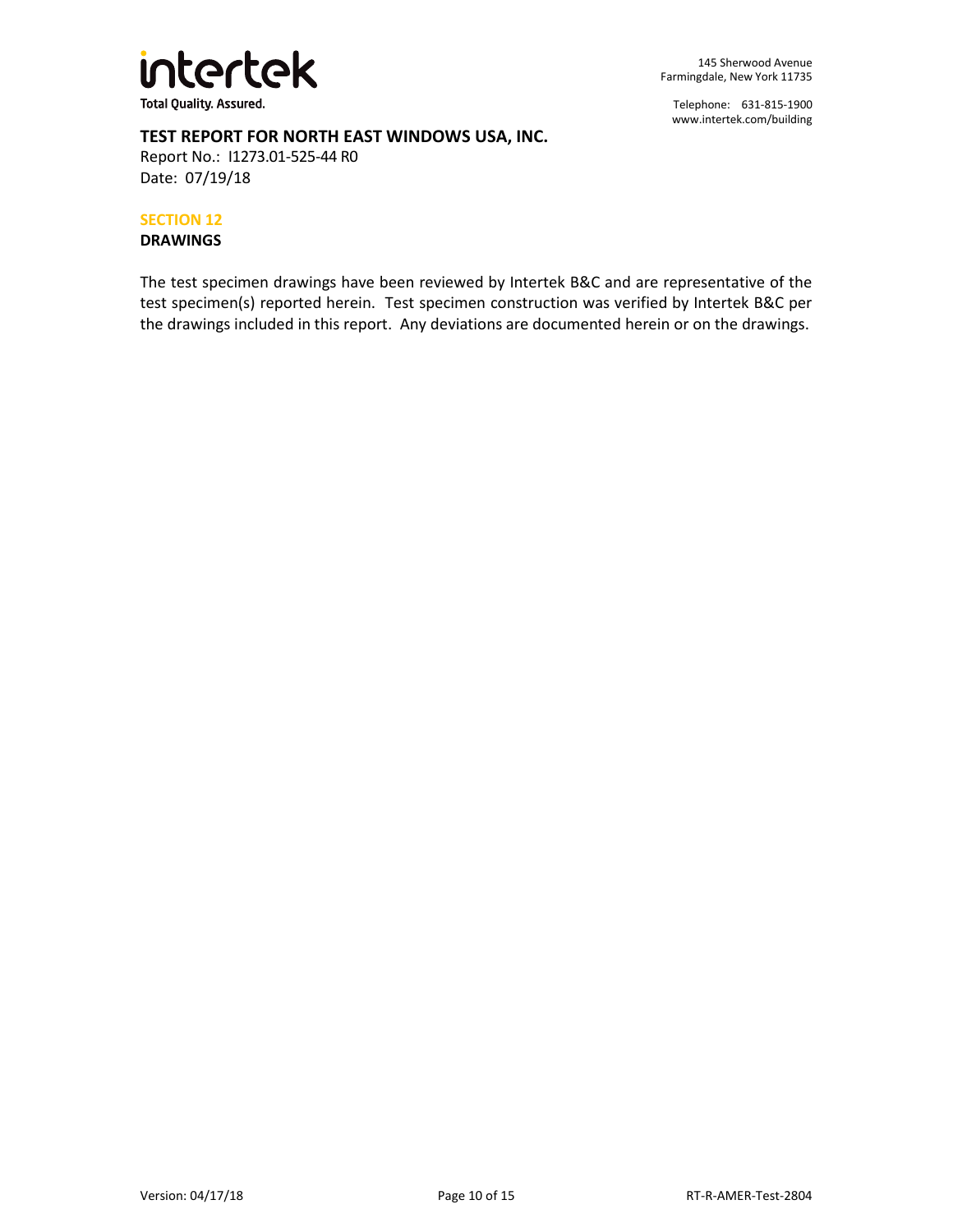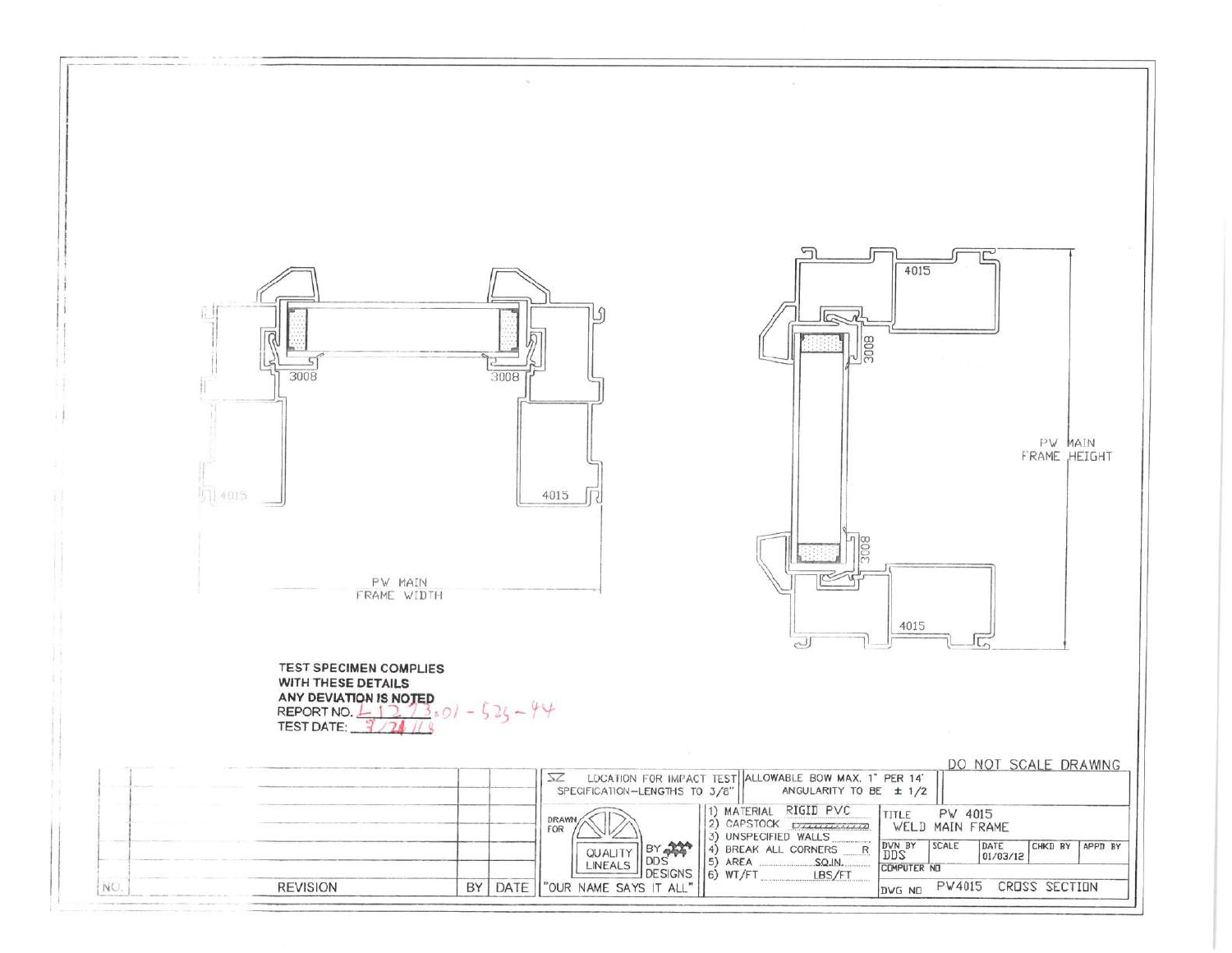| <b>N.E. P/N</b> |                         | Qty Description                                   | Vandor <sub>P/N</sub> | Vendor                 | U.O.M. | Formulas              |
|-----------------|-------------------------|---------------------------------------------------|-----------------------|------------------------|--------|-----------------------|
|                 |                         | <b>FRAME PARTS</b>                                |                       |                        |        |                       |
| 4015-00         | $\sim$                  | <b>GOOP W FRAME, WIFIN &amp; J. VIDTH. WHITE</b>  | 4015-00               | QUALITY                | t      | $W + 25$              |
| $4016 - 10$     | $\mathbf{r}$            | SOOP AY FRAME W/ FIN & J. WIDTH, ALWONT           | 4015-10               | <b>NUMITY</b>          | E      | $W + 25$              |
| 1015-30         | ٩                       | <b>SSOPIAL FRAME W/ FIN &amp; J. WIDTH BROWN</b>  | 4015-30               | QUALITY                | E      | $W + 25$              |
| 4015-40         | $\mathbf{r}$            | 990PW FRAME.WI FIN & J. WIDTH, CREAM              | 4015-40               | <b>MITHO</b>           | t      |                       |
| 4015-00         | $\sim$                  | <b>990PW FRAME, WI-FIN &amp; J, HEIGHT, WHITE</b> | 4015-00               | QUALITY                | t      | $W + 25$              |
| 4015-10         | n                       | BOOP OV FRAME WY FIN & J. HEIGHT ALMOND           | 4015-10               | <b>ALIWRO</b>          | E      | $-1 + 25$<br>$H + 25$ |
| 4015-30         | q                       | <b>990PW FRAME WI FIN &amp; J. HEIGHT BROWN</b>   | 4015-30               | QUALITY                | E      | $H + 25$              |
| 4015-40         | ٩                       | 900PW FRAME, W FIN & J. HEIGHT, CREAM             | 4015-40               | <b>ALITY</b>           | t      | $H + 25$              |
| 3008-40         | ٩                       | GLAZING BEAD, CREAM WIBTH                         | 3008-40               | <b>NUMLITY</b>         | t      | $N - 5.625$           |
| 3008-00         | $\mathbf{\Omega}$       | GLAZING BEAD, WHITE HEIGHT                        | 3008-00               | OUALITY                | t.     | $H - 7.25$            |
| $3008 - 10$     | $\overline{\mathbf{r}}$ | <b>GLAZING BEAD, ALMOND HEIGHT</b>                | 3008-10               | <b>NUMPS</b>           | ī      | $H - 7.25$            |
| 3008-30         |                         | GLAZING-BEAD, BROWN HEIGHT                        | 3008-30               | <b>DUALITY</b>         | t      |                       |
| 3008-40         | ٢                       | GLAZING BEAD, CREAM HEIGHT                        | 3008-40               |                        |        | $-7.25$               |
| 10274           | $\mathbf{\hat{z}}$      | 3/16 X 1 3/8 X 60 EPS STRIPS (FOAM ) WOTH         | 60-1375-1875          | QUALITY                | l,     | $H - 7.25$            |
| 10274           |                         | 3/16 X 1 3/8 X 60 EPS STRIPS ( FOAM/ HEIGHT       |                       | FOAM PAK INC.          | ŧ      | $(W-3)$               |
|                 |                         |                                                   | 60-1.375-1875         | FOAM PAK INC.          |        | 2                     |
| 10273           | $\sim$                  | 9/16 X 1 3/8 X 60 EPS/STRIPS (FOAM) WIDTH         | 60-1.375-563          | FOAM PAK INC.          |        | $(N-3)$               |
| 10273           | $\mathbf{\hat{z}}$      | BABX 1 3/8 X 60 EPS STRIPS (FOAM) HEIGHT          | 60-1.375-.563         | FOAM PAK INC           |        | 俞王                    |
| 10271           |                         | FOAM WRAP, 3/4 X 11/2 X 74 ET PSA ONE SIDE        | NW-0750X1500X75       | SECON RUBBER & PL      |        | H,                    |
| 10132           |                         | 12" x 8500" MACHINE WINDOW FILM (80 FER SKID      | WIN 12-S500           | ULTRA-PAK INCORPORATED | ŧ      | $W+HX10$              |

# $44344$

|   | N.E. P/N              | <b>Off</b> | Description                                 |          | Vendor PIN                                                                            | <b>M'C'7   7cpV0</b> |                                                        | Formulas                                  |
|---|-----------------------|------------|---------------------------------------------|----------|---------------------------------------------------------------------------------------|----------------------|--------------------------------------------------------|-------------------------------------------|
|   |                       |            | <b>GLASS PARTS</b>                          |          |                                                                                       |                      |                                                        |                                           |
| t | 10100                 |            | GLASS. 72 X 84 SSB. CLEAR                   |          | 1140                                                                                  | FDG1                 | <b>130S</b>                                            | W-8. H-8.125                              |
|   | 10283                 |            | GLASS, 72 X 84 DSB, GLEAR                   |          | 1456                                                                                  | EPGE                 | <b>11</b> 88                                           | W-8, H-8, 125                             |
|   | 10101                 |            | GLASS, 72 X 84 SSB, LOW E-SOLARSRN-60       |          | 5343                                                                                  | <b>DEG</b>           | E,<br>S                                                | W-8, H-8.125                              |
|   | 10284                 |            | GLASS, 48 X 60 GBSCURE                      |          | 451997                                                                                | 90 p                 | 50FT                                                   | W-8, H-8.125                              |
|   | 10190                 |            | GLASS TEMPERED, CLEAR                       |          | 1907                                                                                  | GLASS AMERICA        | SQ FT                                                  | W-8.H-8.125                               |
|   | 10191                 |            | GLASS, TEMPERED, OBSCURE                    |          | $rac{1}{20}$                                                                          | GLASS AMERICA        | <b>1308</b>                                            | $W - 8, H - 8, 125$                       |
|   | 10192                 |            | GLASS, TEMPERED, CLEAR LOW E                |          | 161.5                                                                                 | GLASS AMERICAL       | SC 57                                                  | W- 6, H- 6, 125                           |
|   | 10249                 |            | GLASS 72 X 84 SSB, LOW E SOLAR BAN          | 70. 85   | <b>JU-8-00</b>                                                                        | $\frac{1}{2}$        | 50F                                                    | W - 3.3125. H - 3.3125                    |
|   | 10250                 |            | GLASS, 72 X 84 SSB, LOW E. COMFORT          | messe R5 | TI-AC30                                                                               | GLASS ANEFICAL       | SQ <sub>FT</sub>                                       | W - 3.3125, H - 3.3125                    |
|   | 10128                 |            | 31/48" GRAY DURASEAL 1410 FT / SPOOL        |          | 824-041-35                                                                            | 「「へいこ るばん」           |                                                        |                                           |
|   |                       |            | 31/48" GRAY DURALITE 1410 FT / SPOO         |          | 870-84H-357                                                                           | <b>IRUE SEAL</b>     |                                                        |                                           |
|   | 10220                 |            | 1/8 X 7/B X 1 SETTING BLOCK                 |          | 12811-00125                                                                           | LANDA EX             |                                                        |                                           |
|   | 10102                 |            | <b>3/10 X 510 WHITE MUNTIN</b>              |          | 0415USVBI                                                                             | Relatio              | $\frac{1}{2}$                                          | $-5.9375$<br>W-6.8125. H                  |
|   | 10211                 |            | 3/16 X 610 TAN MUNTIN                       |          | <b>MATELSVTAN</b>                                                                     | <b>Charles</b>       | S.                                                     | W-6.8125 H-6.9375                         |
|   | $\frac{10103}{10110}$ |            | 3/16 X 610 BRONZE MUNTIN                    |          | D418UBVBR                                                                             | 三个人的产口               |                                                        | 9375<br>$\frac{6}{4}$<br>$-6.8125.H$<br>≷ |
|   |                       |            | 3/16 X 5/8 A CLIPS INTERWALMENT             |          | <b>CRO41BLJ</b>                                                                       | RAMARD               | 읡                                                      |                                           |
|   | 10127                 |            | <b>Meries</b><br>GRIDLOC CLIPS S/IT X 3/3 % | CS, 7/8  | 316-56QL-580                                                                          | RUSEAL               |                                                        |                                           |
|   | 10105                 |            | <b>8 X 18 WHITE ELISABETH MUNITIN</b>       |          | 0618695                                                                               | <b>DeMinistra</b>    | S).                                                    |                                           |
|   | 10214                 |            | 8 X 18 TAN ELISABETH MUNITIN                |          | <b>OB18EVBTAN</b>                                                                     | <b>Darma</b>         | ŧ                                                      |                                           |
|   | 10213                 |            | 8 X 18 BRONZE ELISABETHIMUN IN              |          |                                                                                       | <b>PAWAPO</b>        | ļt.                                                    |                                           |
|   | 10109                 |            | 8 X 18 WHITE EXTERNAL CROSSES               |          | Obvieware<br>ORCanae-Bi                                                               | <b>PERMAND</b>       |                                                        |                                           |
|   | 10216                 |            | <b>B</b> X 19 TAN EXTERNA                   |          | CROBIBETAN<br>CROBIBERR                                                               | RAVARD               | $\begin{array}{c} 0.000 \\ 0.000 \\ 0.000 \end{array}$ |                                           |
|   | 10215                 |            | <b>B.X 18 BRONZE EXTERMAL CROSSES</b>       |          |                                                                                       |                      |                                                        |                                           |
|   | 10107                 |            | BAVIERA BRIGHT GOLD                         |          |                                                                                       |                      | İ.                                                     |                                           |
|   | 10108                 |            | BAVERIA WHITE PENG                          |          | $\begin{bmatrix} 1 \\ 0 \\ 0 \end{bmatrix} \begin{bmatrix} 1 \\ 0 \\ 0 \end{bmatrix}$ | こんかんこ                | h,                                                     |                                           |
|   | 10108                 |            | BAVIERA BRIGHT G                            |          | $-86$<br>Ŷ.<br>BAV-                                                                   | <b>CONTRACTOR</b>    | のけ                                                     |                                           |
|   | 10217                 |            | BAVIERA WHITE NHON CENTER KEYS              |          | <b>HON-WHY</b><br>BAV-1                                                               | <b>CAMPING</b>       | e Di                                                   |                                           |
|   | 10218                 |            | BAVIERA BRIGHT                              |          | $\frac{1}{2}$<br><b>MANY</b><br>BAL-S                                                 | <b>Software</b>      | $\frac{3}{2}$                                          |                                           |
|   | 10219                 |            | BAVIERA WHITE NYLL W 30                     |          | ğ<br>$\frac{1}{10}$                                                                   |                      |                                                        |                                           |

TEST SPECIMEN COMPLIES<br>WITH THESE DETAILS<br>ANY DEVICATION IS NOTED<br>REPORT MATION IS NOTED<br>TEST DATE

 $\mathbb{R}^{2n}$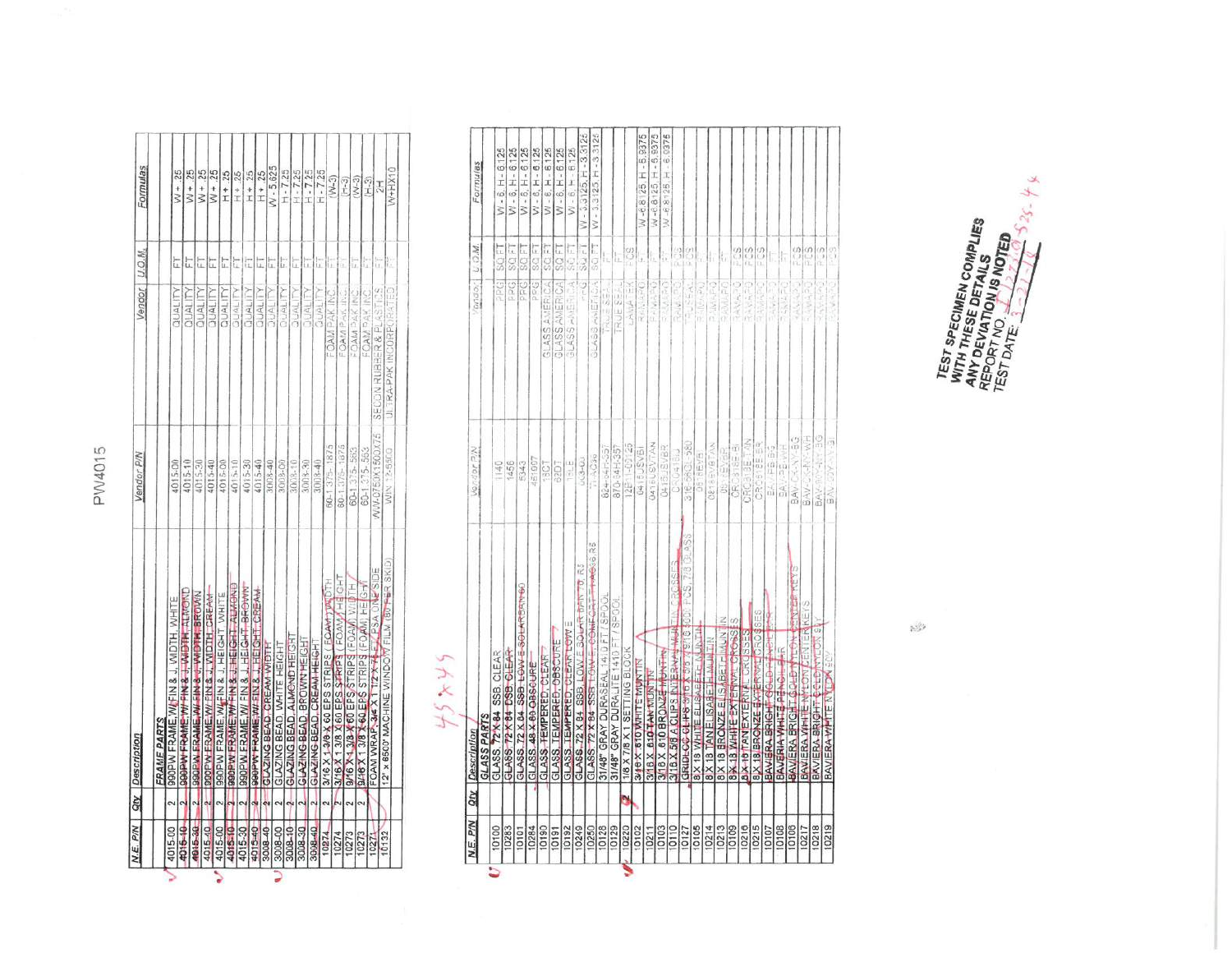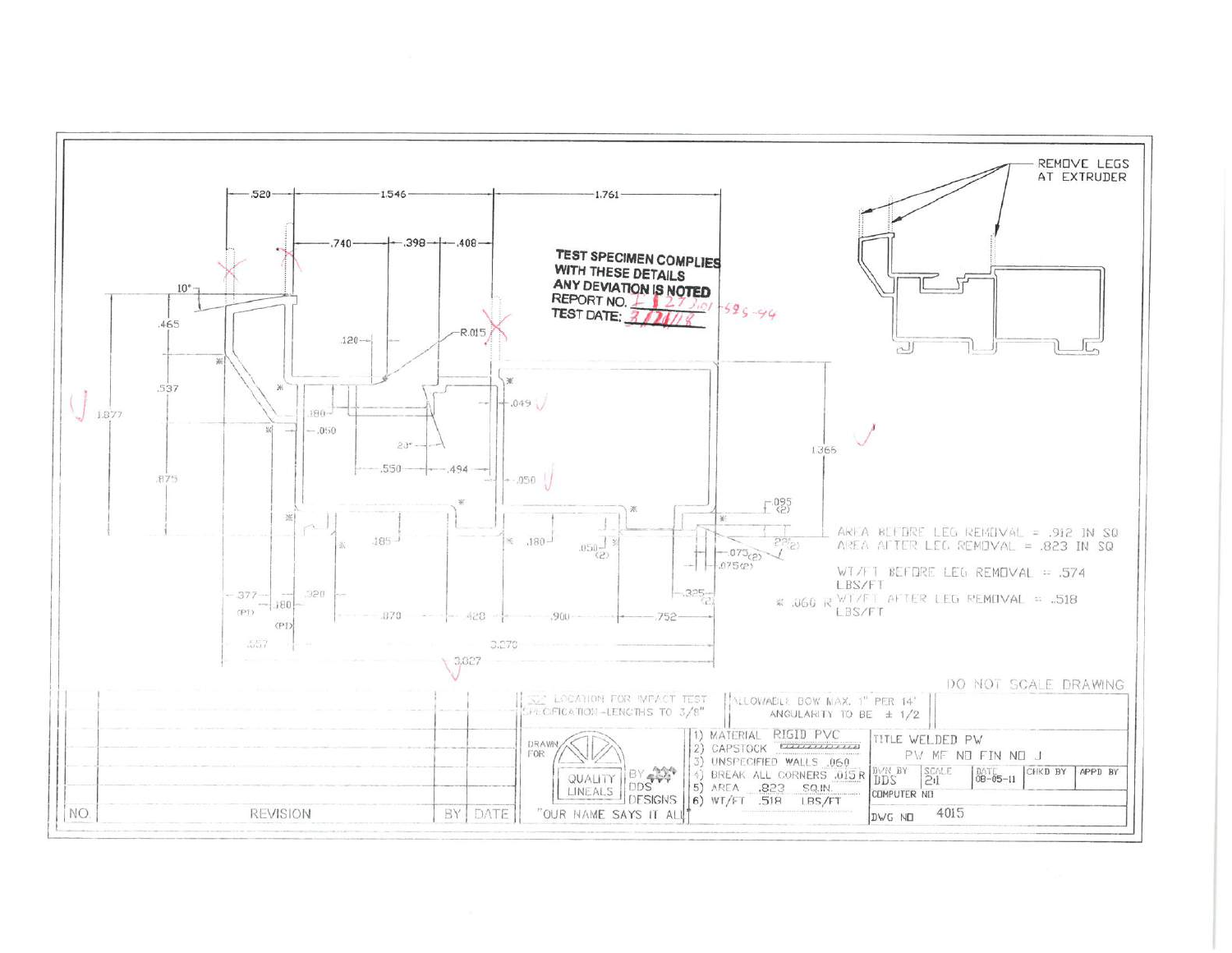